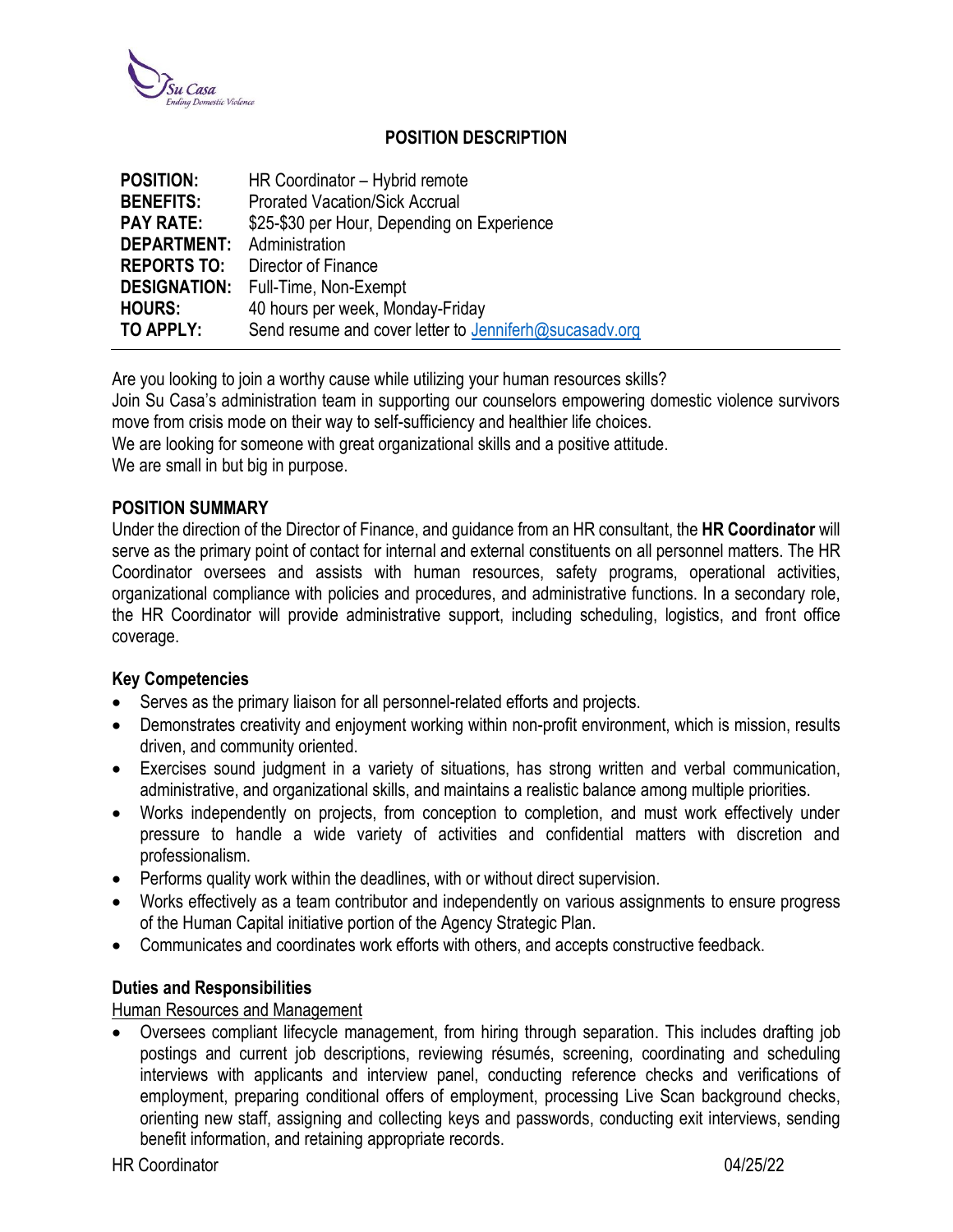- Evaluates and implements all human resource department policies and procedures, including Employee Handbook, Safety Guidelines, and Procedures includes creating a more equitable and inclusive culture.
- Oversees recruiting and onboarding, and ensures complete, accurate, and confidential employee records, such as new hire information and changes in employment status.
- Assesses and updates employee job descriptions, interview questionnaires, processes, and procedures.
- Oversees open enrollment, health benefits, staff-training plans, and performance evaluations.
- Oversees current staff certification, documentation and ensuring compliance and tracking of all contractual requirements for personnel, such as 40-hour domestic-violence training, CPR and First Aid certification, Civil Rights Training, current insurance coverage, and HR trainings.
- Responds to employee inquiries and resolves issues in a timely and professional manner.
- Oversees, develops, and trains management on documentation, disciplinary action, termination procedures, and other HR functions including compliance, and reports concerns to Director of Finance.
- Serves as agency Safety Specialist (and ensures IIPP is in place), enforces bi-annual workplace safety meetings for all sites; presents in-service training for staff on safety issues; ensures appropriate emergency response procedures and teams are in place.
- Follows and maintains OSHA recordkeeping of all occupational injuries and illnesses
- Attends monthly Director's and Leadership Meetings, as requested.
- Other duties as assigned.

## Daily Operations

- Checks emails, voice mails and messages, prioritizing urgent matters and arranging daily tasks according to pre-scheduled meetings and appointments.
- Meets with Directors, Managers and Supervisors to discuss staffing needs, compliance and performance issues, provides coaching when necessary.
- Creates and places job ads on a variety of platforms, screens candidates and schedules interviews.
- Ensure compliance with local, state and federal laws using webinars, research, HR consultant and insurance representatives as support.
- Maintains agency master calendar and staff directories, includes registering staff for trainings and conferences as needed.
- Handles and analyzes office-worksite protocols, including worker protection policy.
- Maintains agency's personnel files. Directs agency's recordkeeping, including retention policies, protection, retrieval, transfer, and disposal of records.
- Represents agency and attends meetings as necessary.
- Responsible for working in conjunction with Administrative staff to open and close the Administration Office.
- Assists in answering telephone calls, handles crisis and inquiry calls, and makes appropriate referrals when back up is necessary.
- Assists "walk-in" clients and maintains the walk-in log when back up is necessary.
- Additional duties and special projects as assigned.

# **MINIMUM QUALIFICATIONS**

- A minimum of three years of human-resource and administrative experience, or equivalent combination of education and experience. Experience working in the field and/or at a non-profit highly desirable, Certification in Human Resources, and Bachelor's Degree in Human Resources or a related area are highly preferred.
- Bilingual in English and Spanish preferred, but not required.
- Completion of state certification in the 40-hour, DV-victim-services training within 90 days of employment.